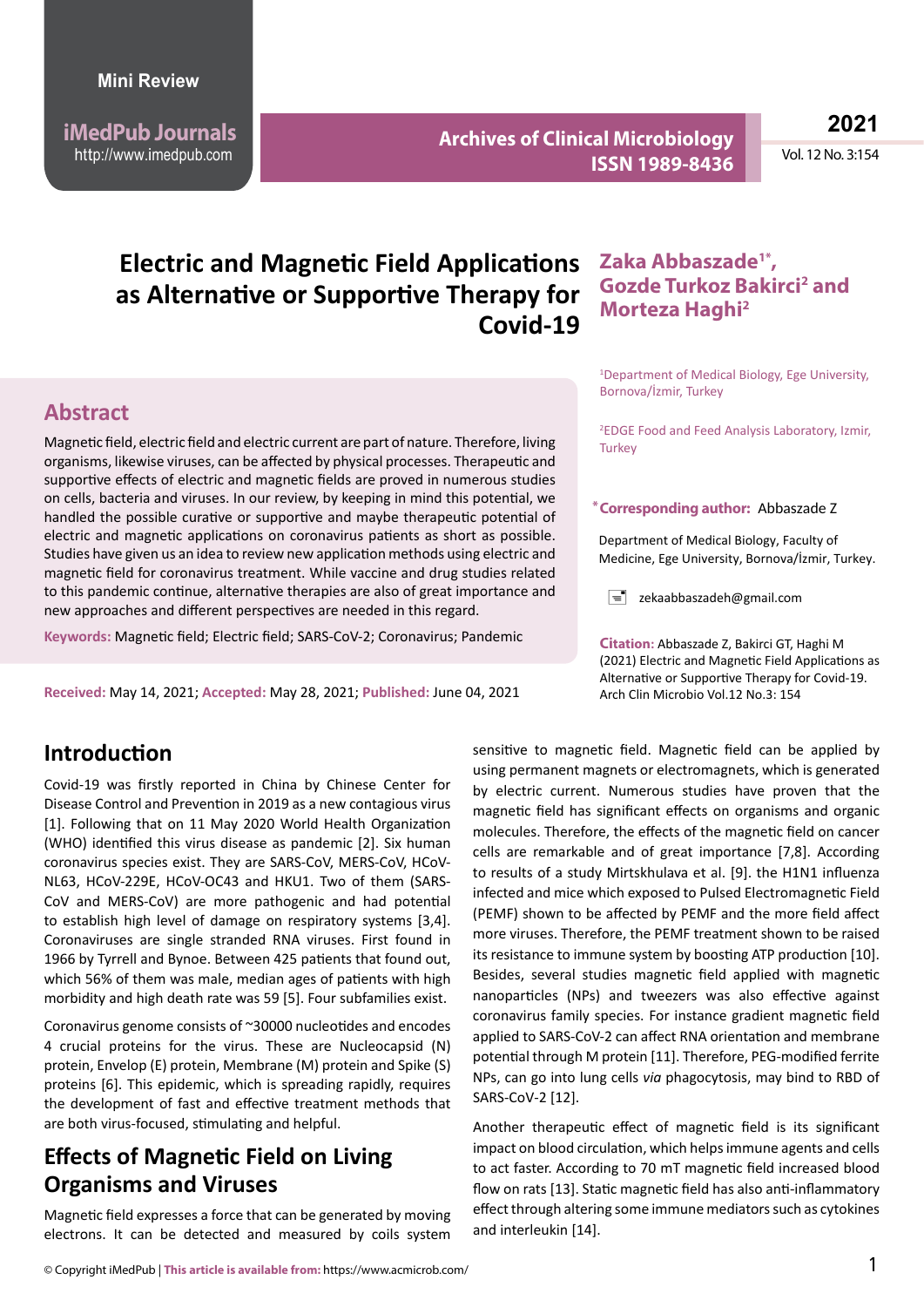## **Effects of Electric Field and Electric Current on Living Organisms and Viruses**

Electric field is field that exists around electrically charged particules or objects. With the help of driving force of electric field, electrons flow through conductive materials and creates electric current. The electric field can also be generated in different ways. Electric current affects organisms at cellular and molecular levels. Numerous studies approved that direct and pulsed electric current, with various waveforms, has different effects on cells. For instance, cells exposed to pulsed electric field with nanosecond delays and membrane pores are formed [15]. Therefore, signaling pathways were also shown to be affected by Nanosecond Pulsed Electric Fields (nsPEFs) [16-18]. Viruses are also affected by electric current. According to Kumagai et al. the 1 volts of direct electric current, provided with potentiostat, significantly damaged HIV1 infected MAGIC-5 cells after exposed 1 minutes. According to this study virus envelopes and cell membranes are affected from electrical stimulation and might be entry of viruses into cells had been inhibited. Additionally, no any differences, neither negative nor positive, has been observed in MAGIC-5 cells (host cells) compared viruses [19]. Additionally, electric stimulation can inhibit the growth of SARS-CoV-2 and repairs lung and heart functions [20]. This can be useful data for novel antiviral treatment methods. Furthermore, different HIV species with application of low electric potential, infection were found to be supressed. Compared to normal cells, HIV is also sensitive against electric current [21]. Electric current can affect viruses through different mechanisms. For instance, ROS species had also suggested to have an anti-viral activity [22] near antibacterial activity. Tominaga et al. found out that 1V of electric stimulation during 5 minutes can increase hROS and NO species levels [21].

HeLa cells infected with HIV-1LAI was shown to be more sensitive than HeLa control cells with no any infection [23].

Electric current applications can affect some virus infections diseases such as Herpes virus [24]. Low voltage can degrade spike protein on virus membrane and decrease virus activity. According to Allawadhi et al. low voltage current application on COVID**-**19 can be supportive effect on therapy regime [20].

## **Effect of Temperature on Covid-19 and its Link to Electric Effect**

According to some studies, wintertime and its low temperature affects transmissibility of influence virus [25,26]. Other coronaviruses which courses with weak respiratory symptoms, such HCoV-OC43 and HCoV-HKU1, are also seasonal [27,28]. High temperature can affect virus pathogenesis *via* inducing innate and adaptive immune system mechanisms [29]. Heat effect can be generated by multiple mechanisms including pharmaceutical methods, physical methods and cultural treatment methods. According to its healing effect on infection and common cold,

the applications of hot baths, steam rooms and saunas exist in cultural practice which mimics fever through heat, generated outside the body [30]. Such traditional healing applications was shown to reduce risk of viral infections [31]. At low temperature conditions enveloped viruses can protect their activity. Due to their sensitivity to high temperature, it is used to deactivate them by destructing their lipid membranes. Because of their membrane resistance its destruction by temperature weakens tolerance of viruses against human immune system and vaccines [31-34].

Alternating magnetic field can generate electric current in conducting tissues, similar to carry out in copper wire. Proper frequency of these magnetic field can generate same frequency of alternating electric current in tissues. With the help of extremely low (0-300 Hz) and low frequency (300-100,000 Hz) magnetic fields, these tissues heat is built up [14].

## **Hypothesis**

All organisms consist of protons, neutrons and electrons. These basic properties of living organisms make link between biological organisms and physics laws. Electrons, exist both in living organisms and non-living physical environment, make living organisms to be exposed physics and physical parameters. Electrical processes are present in the form of lightning and air ozonation factors in nature and therefore in organisms at the cellular and molecular levels. Magnetism and electricity are different but interchangeable physical processes and are therefore referred to as electromagnetism. Based on studies above, one may foresee that single cell organisms, bacteria and viruses can be affected by both magnetic and electric fields. Our hypothesis is on non-pharmaceutical approach of novel coronavirus patients *via* electric and magnetic fields. Even though it's not too much, considering successful results obtained from studies, where electric and magnetic fields are applied, we propose to focus on pulsed magnetic field or pulsed electric current for coronavirus patients. Especially applying a pulsed magnetic or electric field at a frequency appropriate to the frequency of heat motion of molecules can generate heat. As well as pulsed electromagnetic field stimulates immune system.

# **Conclusion**

Besides inhibiting its growth electric current can also help the repair of some staminal organs such as lungs. It is also very important that NPs affects viruses through penetrating lung cells, according to the studies. In another hand conventional therapies against virus infection such as vaccination or serum can be effective but due to the ability to mutate rapidly, which is a general feature of viruses make this process makes it difficult. For this purpose, we hypothesize that as an alternative and supportive treatment and by applying a completely non-chemical method, it will help the traditional medicine method in combating the epidemic.

# **Conflict of Interest**

The authors declare that there is no conflict of interest.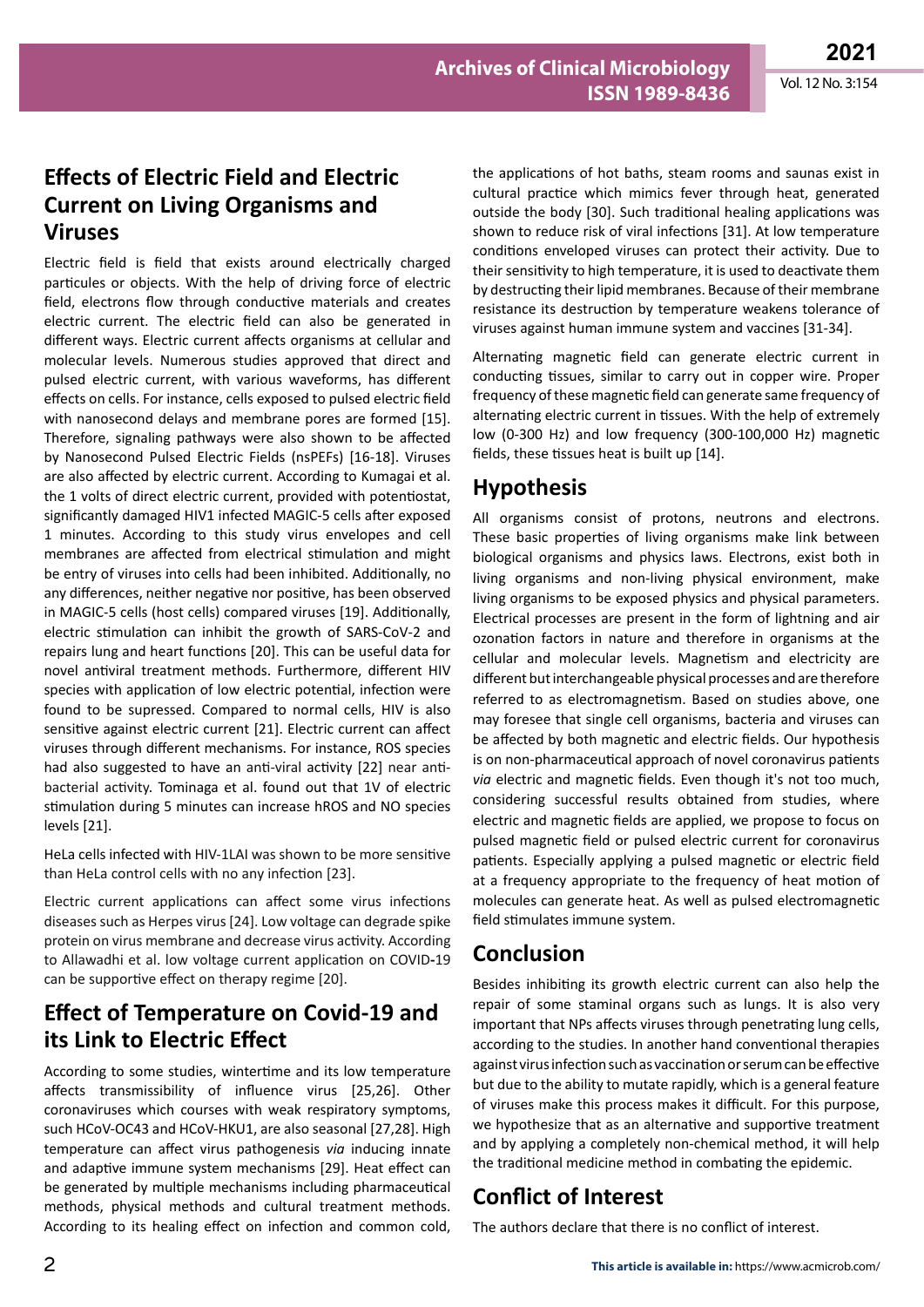### **References**

- 1. [Fauci AS, Clifford LH, Robert RR \(2020\) Covid-19-navigating](https://doi.org/10.1056/nejme2002387)  [the uncharted. New England J Med 382: 1268-1269.](https://doi.org/10.1056/nejme2002387)
- 2. [World Health Organization \(2020\)](https://www.who.int/director-general/speeches/detail/who-director-general-s-remarks-at-the-media-briefing-on-2019-ncov-on-11-february-2020) WHO director-general's [remarks at the media briefing on 2019-nCoV on 11 February](https://www.who.int/director-general/speeches/detail/who-director-general-s-remarks-at-the-media-briefing-on-2019-ncov-on-11-february-2020)  [2020](https://www.who.int/director-general/speeches/detail/who-director-general-s-remarks-at-the-media-briefing-on-2019-ncov-on-11-february-2020)
- 3. [Su S, Gary W, Weifeng S, Jun L, Alexander CKL, et al. \(2016\)](https://doi.org/10.1016/j.tim.2016.03.003)  [Epidemiology, genetic recombination, and pathogenesis of](https://doi.org/10.1016/j.tim.2016.03.003)  [Coronaviruses. Trends Microbiol 24: 490-502](https://doi.org/10.1016/j.tim.2016.03.003).
- 4. [Cui J, Fang L, Zheng LS \(2019\) Origin and evolution of](https://doi.org/10.1038/s41579-018-0118-9)  [pathogenic coronaviruses. Nat Rev Microbiol 17: 181-192.](https://doi.org/10.1038/s41579-018-0118-9)
- 5. [Tyrrell DA, Bynoe ML \(1966\) Cultivation of viruses from a](https://doi.org/10.1016/s0140-6736(66)92364-6)  [high proportion of patients with colds. lancet 287: 76-77.](https://doi.org/10.1016/s0140-6736(66)92364-6)
- 6. [Subramanian B, Poma BA, Kolandaivel P \(2020\) Novel 2019](https://doi.org/10.1080/07391102.2020.1758788)  [Coronavirus structure, mechanism of action, antiviral drug](https://doi.org/10.1080/07391102.2020.1758788)  [promises and rule out against Its treatment. J Biomol Struct](https://doi.org/10.1080/07391102.2020.1758788)  [Dynamics 39: 3409-3418.](https://doi.org/10.1080/07391102.2020.1758788)
- 7. [Raylman RR, Anaira CC, Richard LW \(1996\) Exposure to strong](https://deepblue.lib.umich.edu/bitstream/handle/2027.42/38293/?sequence=1#:~:text=Pulsed%2Dfield electrophoresis analysis revealed,tumor cell lines in vitro.)  [static magnetic field slows the growth of human cancer cells](https://deepblue.lib.umich.edu/bitstream/handle/2027.42/38293/?sequence=1#:~:text=Pulsed%2Dfield electrophoresis analysis revealed,tumor cell lines in vitro.)  [in vitro. Bioelectromagnetics 17: 358-363.](https://deepblue.lib.umich.edu/bitstream/handle/2027.42/38293/?sequence=1#:~:text=Pulsed%2Dfield electrophoresis analysis revealed,tumor cell lines in vitro.)
- 8. [Raylman RR, Anaira CC, Shelley CC, Betty R, Richard LW \(1997\)](https://doi.org/10.1016/S0360-3016(96)00616-5)  [Magnetically-enhanced radionuclide therapy \(Merit\):In vitro](https://doi.org/10.1016/S0360-3016(96)00616-5)  [evaluation. Int J Rad Oncol Biol Phys 37: 1201-1206.](https://doi.org/10.1016/S0360-3016(96)00616-5)
- 9. [Mirtskhulava MB, Tsibadze AD, Sibashvili SG, Barnabishvili](https://pubmed.ncbi.nlm.nih.gov/7660619/)  [ON, Kvachakidze GM \(1995\) Vliianie magnitnogo polia na](https://pubmed.ncbi.nlm.nih.gov/7660619/)  [raspredelenie virusa grippa v organakh. Vopr kurortol fizioter](https://pubmed.ncbi.nlm.nih.gov/7660619/)  [lech fiz kult 2: 24.](https://pubmed.ncbi.nlm.nih.gov/7660619/)
- 10. [Zhang S, Michael C, Xuelei L, Donghui C, Paula T, et al. \(2019\)](https://doi.org/10.28991/esj-2019-01199)  [The effects of bio-inspired electromagnetic fields on healthy](https://doi.org/10.28991/esj-2019-01199)  [enhancement with case studies. Emerg Sci J 3: 369-381](https://doi.org/10.28991/esj-2019-01199).
- 11. [Aminul I, Ziaul A \(2020\) Possible therapeutic approach](https://doi.org/10.11648/j.ajn.20200603.11)  [against Covid-19 by application of magnetic field. American](https://doi.org/10.11648/j.ajn.20200603.11)  [J Nanosci 6: 18.](https://doi.org/10.11648/j.ajn.20200603.11)
- 12. [Kannoly S, Yongping S, Nang W \(2012\) Rethinking the](https://doi.org/10.1128/JB.00929-12)  [evolution of Single-Stranded RNA \(SsRNA\) bacteriophages](https://doi.org/10.1128/JB.00929-12)  [based on genomic sequences and characterizations of](https://doi.org/10.1128/JB.00929-12)  two R-Plasmid-dependent SsRNA phages, C-1 and Hgal1. J [Bacteriol 194: 5073-5079](https://doi.org/10.1128/JB.00929-12).
- 13. [Morris CE, Thomas CS \(2008\) Acute exposure to a moderate](https://doi.org/10.1152/ajpheart.00529.2007)  [strength static magnetic field reduces edema formation in](https://doi.org/10.1152/ajpheart.00529.2007)  [rats. American J Physiol-Heart Circul Physiol 294](https://doi.org/10.1152/ajpheart.00529.2007).
- 14. [Sengupta S, Vamsi KB \(2018\) A review on the use of magnetic](https://cell2n.co.uk/wp-content/uploads/2020/07/A-review-on-the-use-of-magnetic-fields-and-ultrasound-for-non-invasive-cancer-treatment.pdf)  [fields and ultrasound for non-invasive cancer treatment. J](https://cell2n.co.uk/wp-content/uploads/2020/07/A-review-on-the-use-of-magnetic-fields-and-ultrasound-for-non-invasive-cancer-treatment.pdf)  [Adv Res 14: 97-111.](https://cell2n.co.uk/wp-content/uploads/2020/07/A-review-on-the-use-of-magnetic-fields-and-ultrasound-for-non-invasive-cancer-treatment.pdf)
- 15. [Pakhomov AG, Angela MB, Bennett LI, Franck MA, Olga NP, et](https://www.researchgate.net/publication/223159832_Lipid_Nanopores_Can_Form_a_Stable_Ion_Channel-Like_Conduction_Pathway_in_Cell_Membrane)  [al \(2009\) Lipid nanopores can form a stable, ion channel-like](https://www.researchgate.net/publication/223159832_Lipid_Nanopores_Can_Form_a_Stable_Ion_Channel-Like_Conduction_Pathway_in_Cell_Membrane)  [conduction pathway in cell membrane. Biochem Biophys Res](https://www.researchgate.net/publication/223159832_Lipid_Nanopores_Can_Form_a_Stable_Ion_Channel-Like_Conduction_Pathway_in_Cell_Membrane)  [Comm 385: 181-186.](https://www.researchgate.net/publication/223159832_Lipid_Nanopores_Can_Form_a_Stable_Ion_Channel-Like_Conduction_Pathway_in_Cell_Membrane)
- 16. [Tolstykh GP, Hope TB, Caleb CR, Gary LT, Jason AP, et al. \(2013\)](https://www.researchgate.net/publication/237083689_Activation_of_intracellular_phosphoinositide_signaling_after_a_single_600_nanosecond_electric_pulse)  [Activation of intracellular phosphoinositide signaling after a](https://www.researchgate.net/publication/237083689_Activation_of_intracellular_phosphoinositide_signaling_after_a_single_600_nanosecond_electric_pulse)

[single 600 nanosecond electric pulse. Bioelectrochemistry](https://www.researchgate.net/publication/237083689_Activation_of_intracellular_phosphoinositide_signaling_after_a_single_600_nanosecond_electric_pulse)  [94: 23-29.](https://www.researchgate.net/publication/237083689_Activation_of_intracellular_phosphoinositide_signaling_after_a_single_600_nanosecond_electric_pulse)

- 17. [Morotomi YK, Hidenori A, Ken IY \(2011\) Nanosecond pulsed](https://www.semanticscholar.org/paper/Nanosecond-pulsed-electric-fields-activate-MAPK-in-Morotomi-Yano-Akiyama/b5f1e7e5db9f2e2c1fece1221661e5d33c6e8c33)  [electric fields activate MAPK pathways in human cells. Arch](https://www.semanticscholar.org/paper/Nanosecond-pulsed-electric-fields-activate-MAPK-in-Morotomi-Yano-Akiyama/b5f1e7e5db9f2e2c1fece1221661e5d33c6e8c33)  [Biochem Biophys 515: 99-106.](https://www.semanticscholar.org/paper/Nanosecond-pulsed-electric-fields-activate-MAPK-in-Morotomi-Yano-Akiyama/b5f1e7e5db9f2e2c1fece1221661e5d33c6e8c33)
- 18. [Morotomi YK, Yuichi U, Sunao K, Hidenori A, Ken Y \(2011\)](https://www.researchgate.net/publication/51078462_Activation_of_the_JNK_pathway_by_nanosecond_pulsed_electric_fields)  [Activation of the JNK pathway by nanosecond pulsed electric](https://www.researchgate.net/publication/51078462_Activation_of_the_JNK_pathway_by_nanosecond_pulsed_electric_fields)  [fields. Biochem Biophys Res Comm 408: 471-476.](https://www.researchgate.net/publication/51078462_Activation_of_the_JNK_pathway_by_nanosecond_pulsed_electric_fields)
- 19. [Kumagai E, Masato T, Shinji H \(2011\) Sensitivity to electrical](https://doi.org/10.1186/2191-0855-1-23)  [stimulation of human immunodeficiency virus type 1 and](https://doi.org/10.1186/2191-0855-1-23)  [magic-5 cells. AMB Express 1: 1-6.](https://doi.org/10.1186/2191-0855-1-23)
- 20. Prince A, Amit K, Sachin A, Uma SN, Kamaldeep J, et al. (2020) Potential of electric stimulation for the management of COVID-19. Med Hypoth 144: 110259.
- 21. [Tominaga M, Kumagai E, Harada S \(2003\) Effect of electrical](https://doi.org/10.1007/s00253-003-1225-7)  [stimulation on HIV-1-infected HeLa cells cultured on an](https://doi.org/10.1007/s00253-003-1225-7)  [electrode surface. Applied Microbiol Biotech 61: 447-450.](https://doi.org/10.1007/s00253-003-1225-7)
- 22. Corasaniti MT, Melino G, Navarra M, Garaci E, Finazzi-Agrò A, et al. (1995) Death of cultured human neuroblastoma cells induced by HIV-1 Gp120 is prevented by NMDA receptor antagonists and inhibitors of nitric oxide and cyclooxygenase. Neurodegeneration 4: 315-321.
- 23. [Kumagai E, Tominaga M, Harada S \(2004\) Sensitivity of](https://doi.org/10.1007/s00253-003-1410-8)  [chronically HIV-1 infected heLa cells to electrical stimulation.](https://doi.org/10.1007/s00253-003-1410-8)  [App Microbiol Biotech 63: 754-758.](https://doi.org/10.1007/s00253-003-1410-8)
- 24. [Mohammad AR, Torkaman G \(2014\) Bacterial inhibition by](https://doi.org/10.1089/wound.2012.0410)  [electrical stimulation. Adv Wound Care 3: 91-97.](https://doi.org/10.1089/wound.2012.0410)
- 25. [Chattopadhyay I, Emre K, Joshua WE, Jeffrey LS, Andrey R](https://doi.org/10.7554/eLife.30756)  [\(2018\) Conjunction of factors triggering waves of seasonal](https://doi.org/10.7554/eLife.30756)  [influenza. Epidemiol Global Health 7: e30756.](https://doi.org/10.7554/eLife.30756)
- 26. [Shaman J, Virginia EP, Cécile V, Bryan TG, Marc L \(2010\)](https://doi.org/10.1371/journal.pbio.1000316)  [Absolute humidity and the seasonal onset of influenza in the](https://doi.org/10.1371/journal.pbio.1000316)  [continental united states. PLoS Biology.](https://doi.org/10.1371/journal.pbio.1000316)
- 27. [Neher RA, Robert D, Valentin D, Emma BH, Jan A \(2020\)](https://doi.org/10.4414/smw.2020.20224)  [Potential impact of seasonal forcing on a SARS-CoV-2](https://doi.org/10.4414/smw.2020.20224)  [pandemic. Swiss Medical Weekly 150: w20224.](https://doi.org/10.4414/smw.2020.20224)
- 28. [Killerby ME, Holly MB, Amber H, Rebecca MD, Desiree M, et](https://www.researchgate.net/publication/322871466_Human_Coronavirus_Circulation_in_the_United_States_2014-2017)  [al. \(2018\) Human Coronavirus circulation in the united states](https://www.researchgate.net/publication/322871466_Human_Coronavirus_Circulation_in_the_United_States_2014-2017)  [2014–2017. J Clin Virol 101: 52-56.](https://www.researchgate.net/publication/322871466_Human_Coronavirus_Circulation_in_the_United_States_2014-2017)
- 29. [Evans SS, Elizabeth AR, Daniel TF \(2015\) Fever and the](https://doi.org/10.1038/nri3843)  [thermal regulation of immunity: The immune system feels](https://doi.org/10.1038/nri3843)  [the heat. Nat Rev Immunol 15: 335-349.](https://doi.org/10.1038/nri3843)
- 30. [Marc C \(2020\) Turning up the heat on COVID-19: Heat as a](https://doi.org/10.12688/f1000research.23299.2)  [therapeutic intervention. F1000 Res 9: 292.](https://doi.org/10.12688/f1000research.23299.2)
- 31. [Kunutsor SK, Tanjaniina L, Jari AL \(2017\) Frequent sauna](https://doi.org/10.1016/j.rmed.2017.10.018)  [bathing may reduce the risk of pneumonia in middle-aged](https://doi.org/10.1016/j.rmed.2017.10.018)  [caucasian men: The KIHD prospective cohort study. Resp](https://doi.org/10.1016/j.rmed.2017.10.018)  [Med 132: 161-163.](https://doi.org/10.1016/j.rmed.2017.10.018)